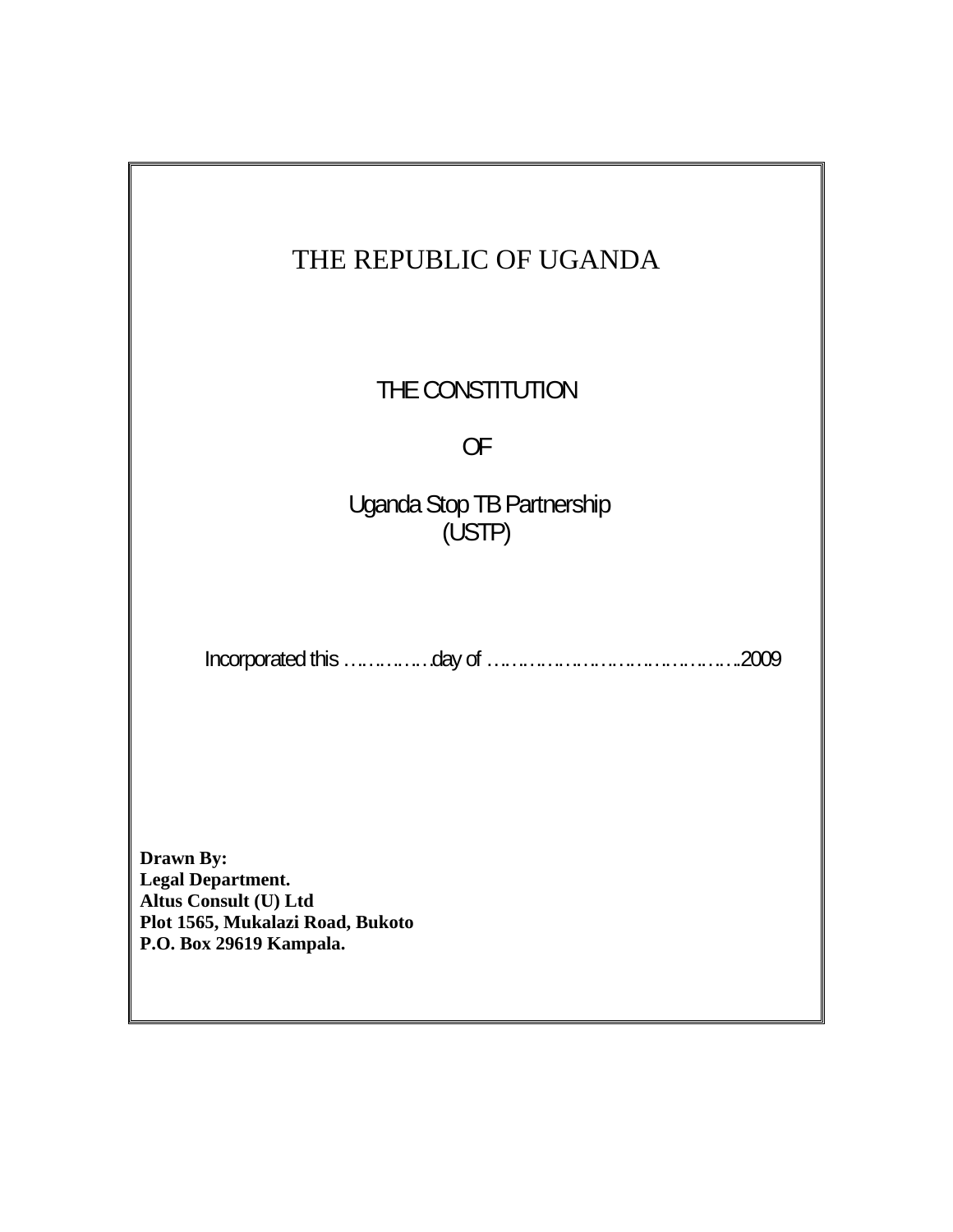We members of the **Uganda Stop TB Partnership** (**USTP**) do undertake to form ourselves into an Association to mobilize untapped human and material resources and to jointly contribute to the fight against tuberculosis. The Association shall form a coalition of partners agreeing on the national strategy for TB control that is spearheaded by the Ministry of Health. Through this coalition, we shall enhance effectiveness and efficiency and influence public policies for sustainable development and better health.

**Whereas:** Our ultimate goal is to create and sustain a national response to the problem of tuberculosis, reduce human suffering attributable to TB and reduce its spread in the general population.

**Aware:** That TB affects the most economically productive age group resulting into suffering and loss of workers' time, disrupting work flow, reducing productivity and increasing economic burden both on families and the health system.

**Appreciating:** That better coordination of stakeholders leads to increased momentum to upgrade TB control and harnessing new inputs from non-traditional partners.

Do hereby endorse this Constitution as the document that will guide all our undertakings and regulate the activities of the members individually and collectively as an Association for the purpose to be governed by this Constitution.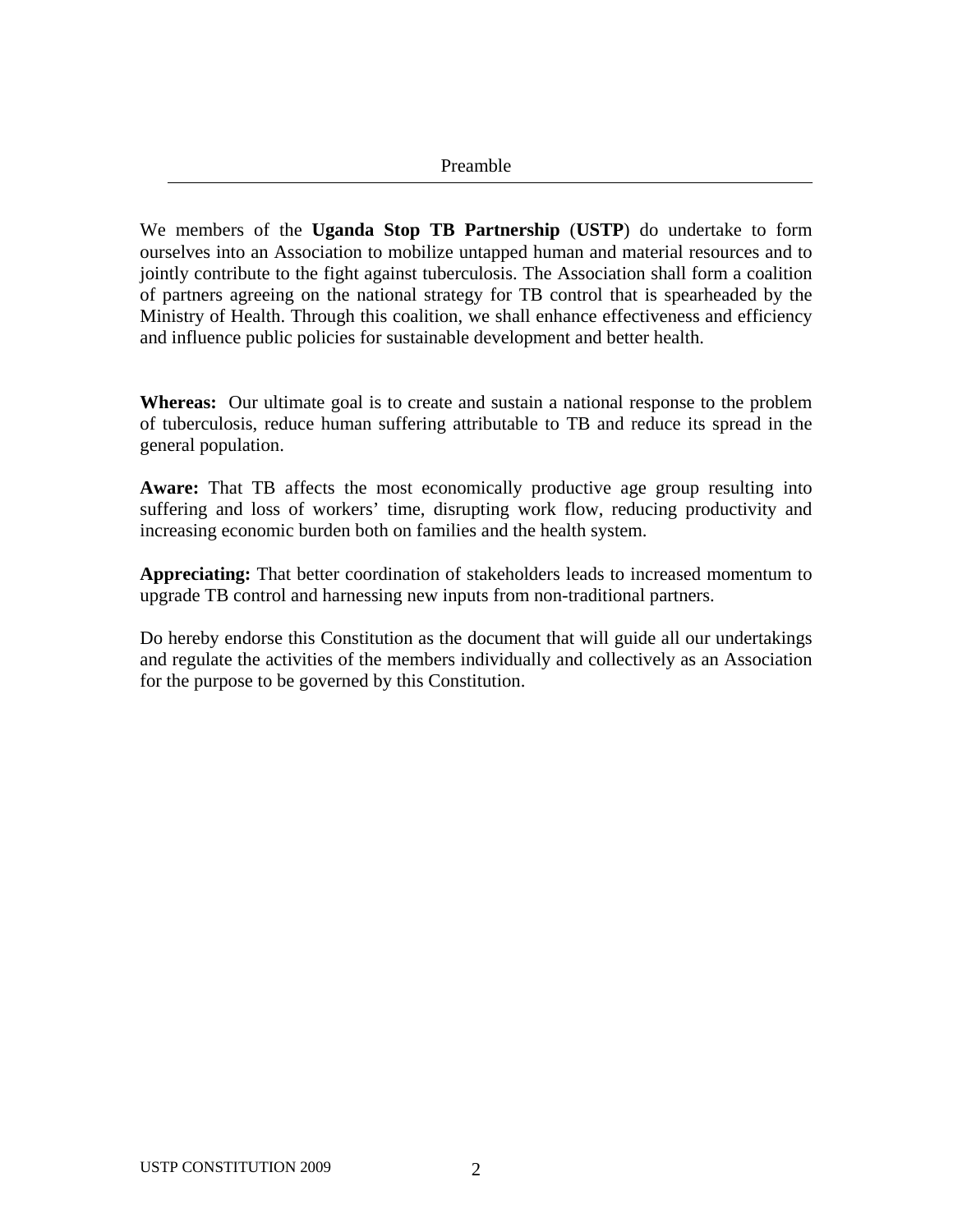# **TABLE OF CONTENTS** Page

| Article 8: Elections | 12        |
|----------------------|-----------|
|                      |           |
|                      |           |
|                      |           |
|                      | $14 - 15$ |
|                      |           |
|                      | $15 - 16$ |
|                      |           |
|                      |           |
|                      |           |
|                      |           |
|                      | $17 - 18$ |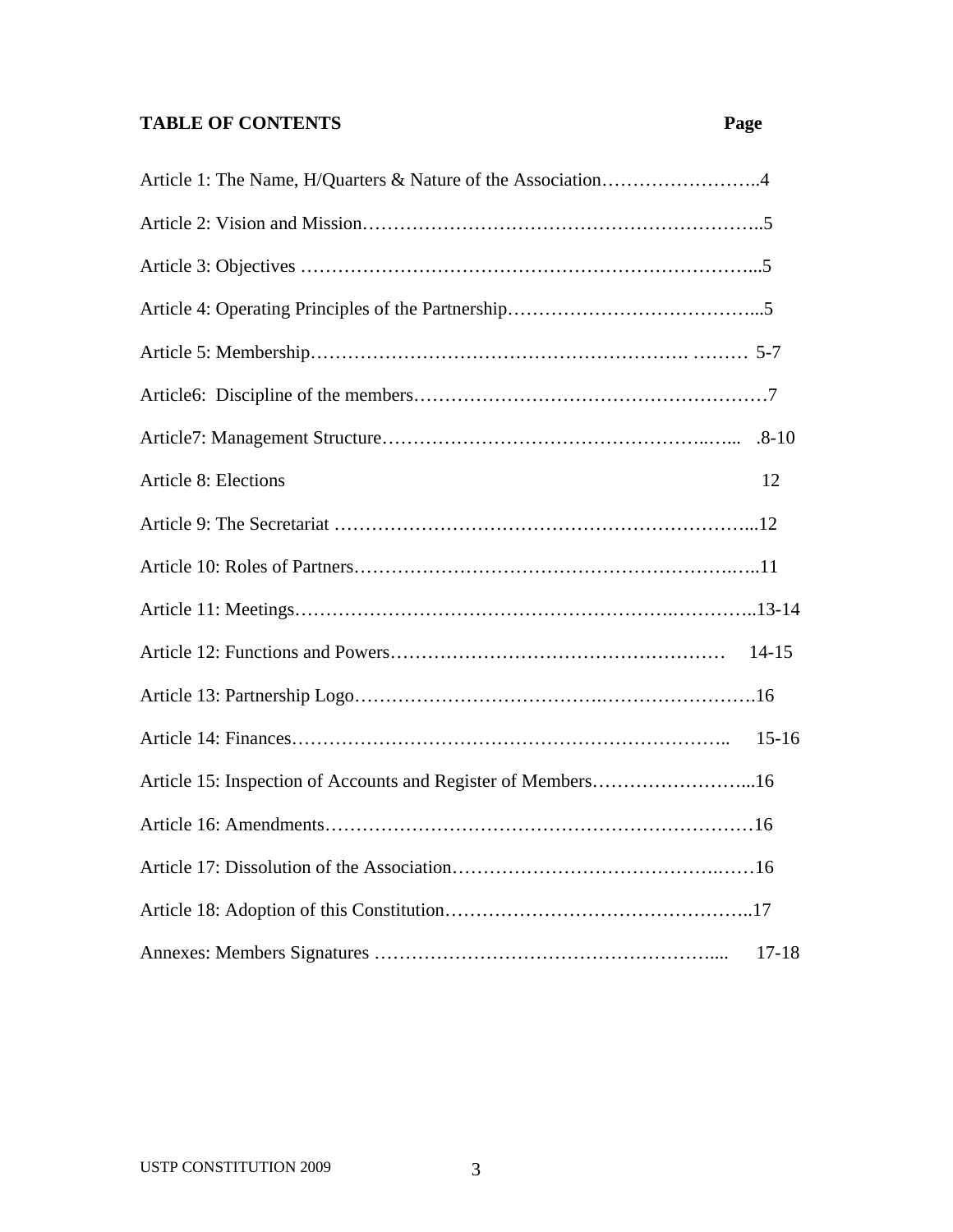## **ARTICLE 1: THE NAME, H/QUARTERS & NATURE OF THE ASSOCIATION**

#### **1.1 Name**

The name of the Association shall be **UGANDA STOP TB PARTNERSHIP (USTP)**  and herein after referred to as the Partnership

#### **1.2 Headquarters**

The Association shall have its headquarters in Uganda and operational offices in any Ugandan District as management shall deem necessary.

## **1.3 Location of Office and Address**

At the time of registration the Association is housed in the Tuberculosis Section of WHO Country Offices situated at the Corner of Kintu and Shimoni Roads Nakasero. The current address:

Uganda Stop TB Partnership P.O.Box 16069 Wandegeya-Kampala Tel: 0414- 250 487 Fax: 0414-252 839 Website: www.ustp.info

#### **1.4 Nature**

The Coalition is hereby recognized as a Non –Profit making and Non –Governmental Association and shall be exercising its obligation throughout Uganda for social development.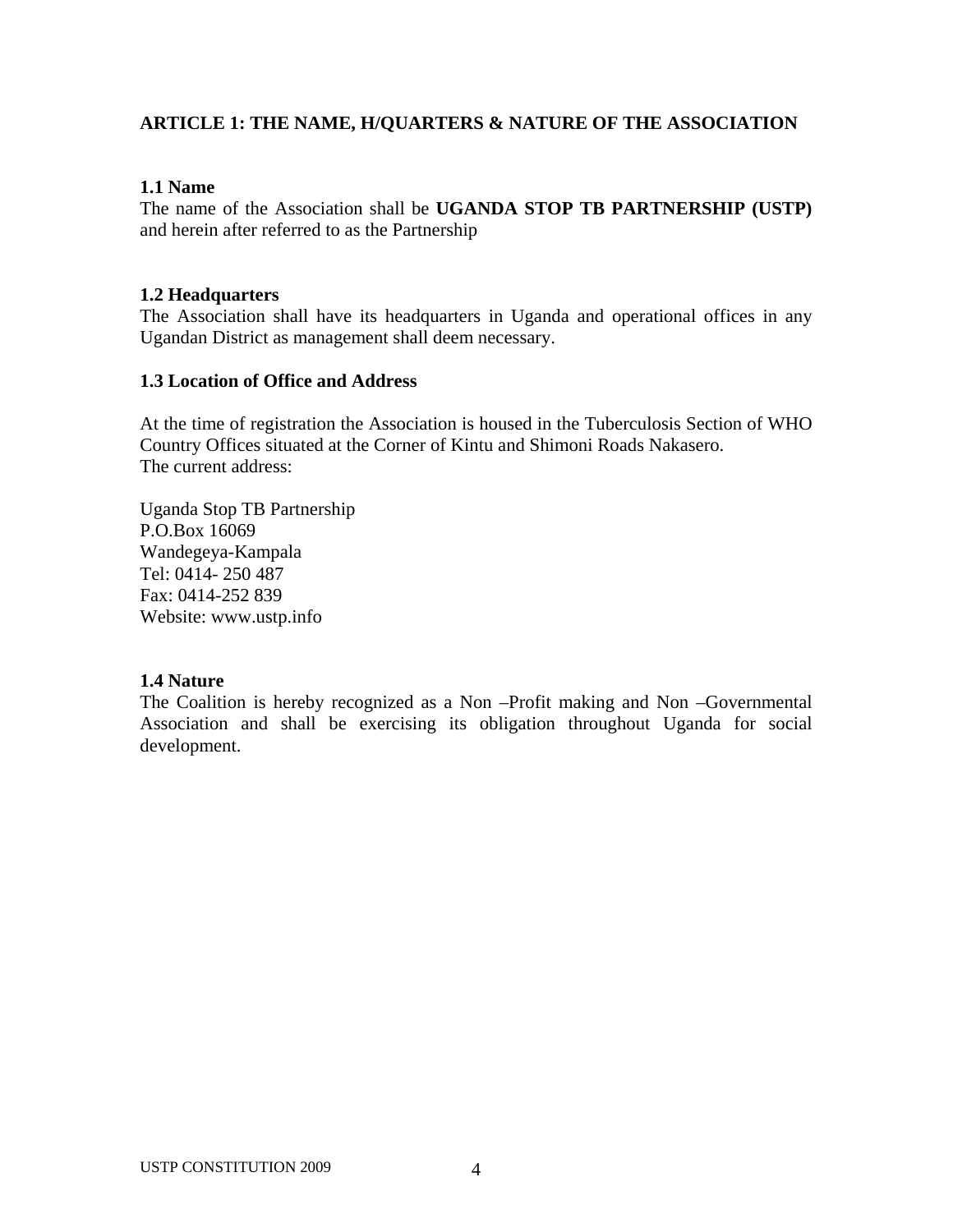## **ARTICLE 2: VISION / MISSION**

# i. **VISION**

A TB free Uganda

## ii. **MISSION**

To ensure that every TB patient has access to effective diagnosis treatment and cure, stop transmission of TB, reduce the inequitable social and economic toll of TB, develop and implement new preventive, diagnostic and therapeutic tools and strategies to stop TB.

## **ARTICLE 3**: **OBJECTIVES**

- i. To achieve and sustain the NTLP case finding and cure rate targets.
- ii. To provide accurate information about TB and the fight against it
- iii. To promote advocacy, communication and social mobilization for TB Control
- iv. To be a platform for coordination of agencies and stakeholders to contribute to the fight against TB.
- v. Maintain relationship and subscribe to objectives of the Global Stop TB Partnership.

# **ARTICLE 4: OPERATING PRINCIPLES OF THE PARTNERSHIP:**

- i. The Stop TB Partnership in Uganda is an autonomous body.
- ii. The registration of the Partnership is done by seven local Organizations; the Ministry of Health and World Health Organization are *ex-officio* members.
- iii. All partners maintain their own identity and participate in the partnership with the relative strength of that identity.
- iv. The Association does not replace or overshadow the National TB and Leprosy Programme but rather provides the supportive framework for all national and international interested parties.

## **ARTICLE 5: MEMBERSHIP**

Members of the Partnership are Organizations and individual Honorary Members; however, each organization can be represented by an officer of their choice as member under the flagship of the respective Organization.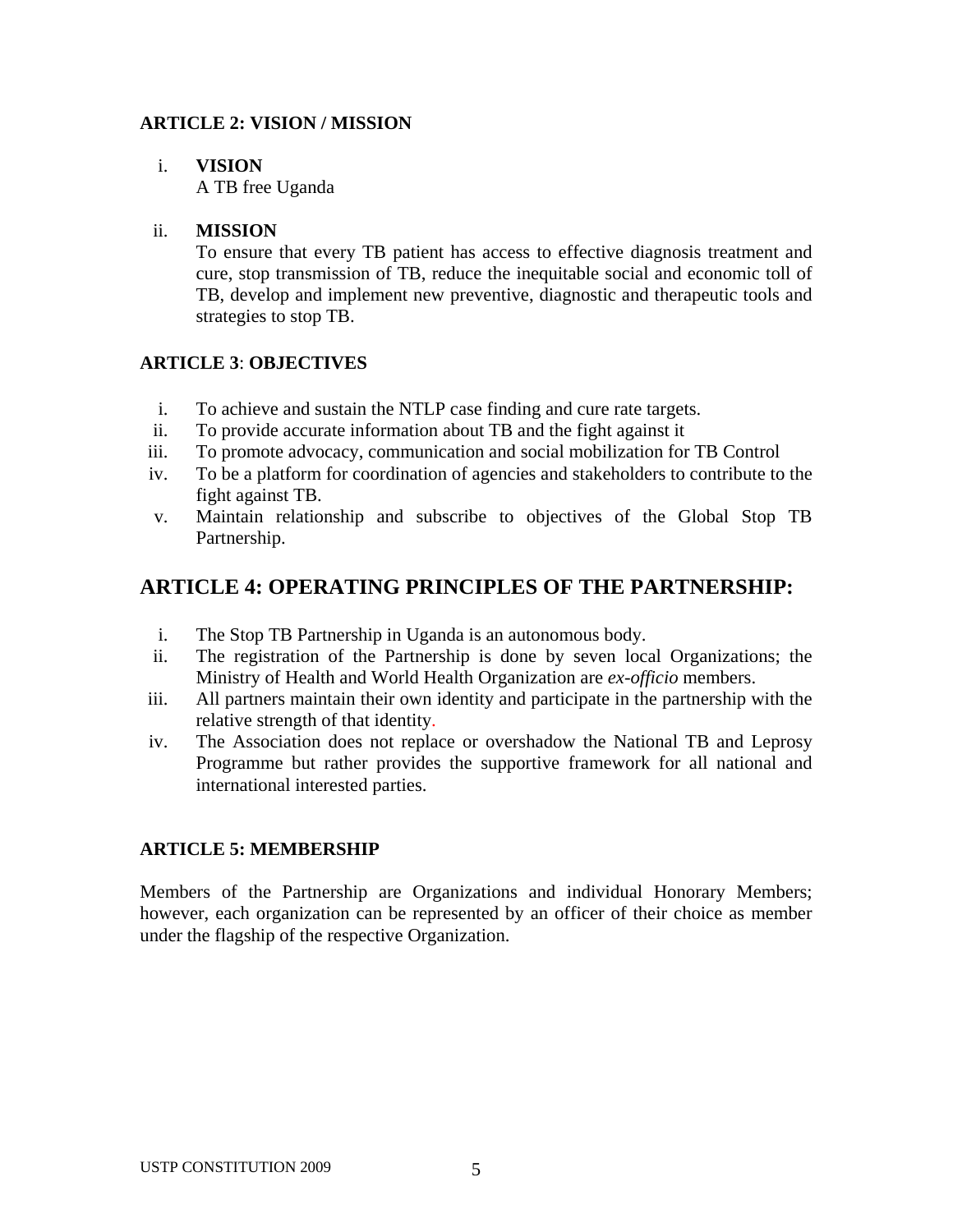#### **5.1 Categories of members**

The following categories of membership shall be recognized:

#### **a) Ordinary Members:**

These are members, endorsing this Constitution at the time of registration of the Association and any National Organization subsequently admitted according to the provisions of this constitution. These are voting members.

#### **b) Associate Members:**

- i. Shall be organizations and agencies (National or International) invited on the strength of their potential to contribute (in their own right) to the attainment of the objectives of the Partnership.
- ii. Shall participate in the proceedings and activities of the Association as shall be agreed by the Coordinating Board.
- iii. May participate as members of the Coordinating Board only when they hold office as Chair of any of the working groups.
- iv. Shall not be eligible for election to any of the other offices of the Association.
- v. Shall be registered in the register of members of the Association.
- vi. Shall subscribe annually to the Partnership in upholding their membership obligations.
- vii. Shall be voting members

#### **c) Ex officio members:**

 The Uganda Ministry of Health, represented by the National TB/Leprosy Program (NTLP) and the World Health Organization (WHO) country office shall be *ex-officio*  members of USTP and of the USTP governance mechanism. These are non-voting members.

#### d) **Honorary Members:**

- i. The Coordinating Board of USTP shall be empowered to grant the distinction of Honorary Membership to those individuals who have distinguished themselves in the fight against TB. These shall participate in the proceedings of the Association as shall be agreed by the Coordinating Board.
- ii. They are non-voting members.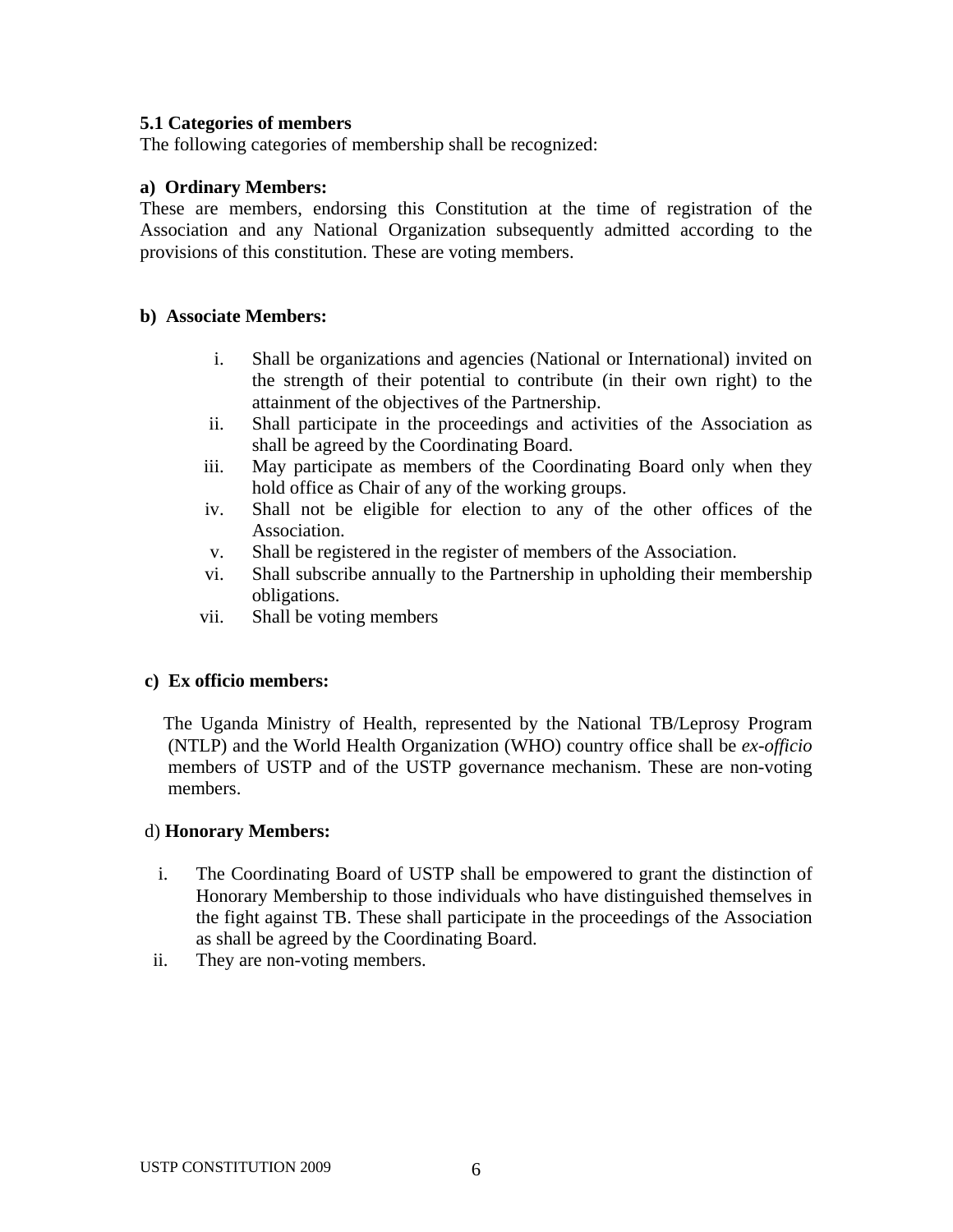## **5.2 Status of pre-registration members of USTP:**

All organizations registered as members of USTP prior to this registration shall, unless otherwise stated, retain their status as members of USTP under the categories listed in 5.1 above.

#### **5.3 Procedures for admitting new Members:**

All organizations to be considered for admission shall, as a prerequisite, provide concrete evidence of actual commitment to the fight against TB.

New Members under category a and b above shall be proposed by at least two existing members of the Partnership and after consideration by the Board, they shall be accepted by consensus during a regular meeting of the Partnership. The admission shall be confirmed by a letter co-signed by the standing Chair and Executive Secretary.

## **5.4 Members' Benefits**

Members of the USTP shall

- 5.3.1 Share and utilize resources mobilized by the Partnership or made available by other members. Access to such resources shall be clearly linked to deliverables agreed upon by the Partnership and endorsed by NTLP.
- 5.3.2 Utilize, when necessary, the status of the Partnership to facilitate their activities in relation to TB Control in Uganda.
- 5.3.3 Gain access to information regarding activities of NTLP and the relevant activities of other partners.
- 5.3.4 Have access to the USTP website for purposes of posting news and information on their TB related activities.

## **5.5 Cessation of membership**

Membership of the Partnership may cease:

- i. If a resolution of the board requires any member to temporarily or permanently withdraw from membership if the conduct of such a member damages the reputation or is deemed adverse to the smooth running and objectives of the Partnership.
- ii. If the organization is not existing anymore
- iii. On voluntary resignation.
- iv. When such a Partner contravenes the stipulation of this constitution.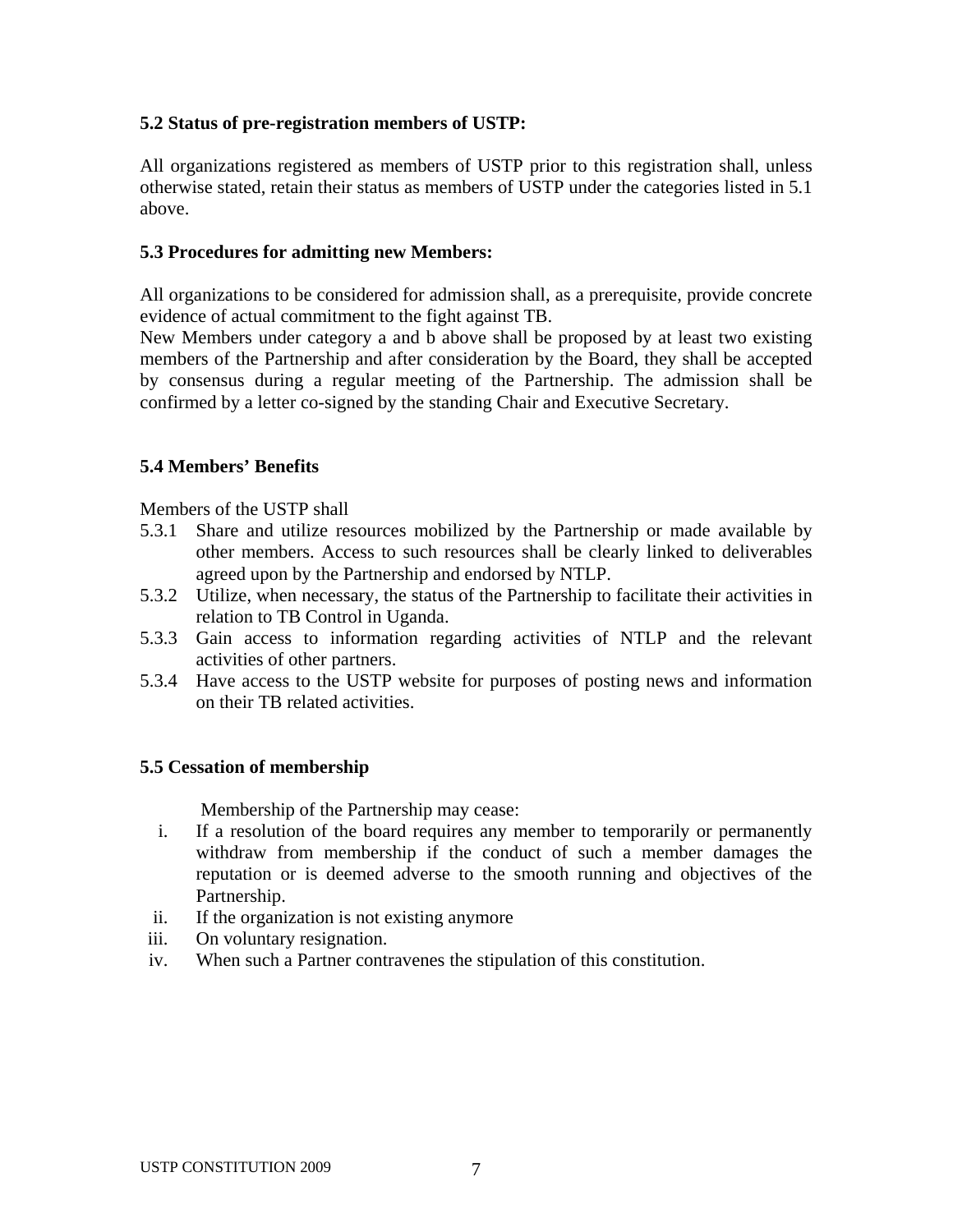## **5.6 Voting Rights**

- i) Only member Organizations under category and b in 5.1 above shall be entitled to vote or to be voted for in the election of office bearers of the Partnership.
- ii) Quorum: one third (1/3) shall always constitute the quorum of the Partners Forum for the meetings to take place and shall be enough to determine a decision forthwith.

## **5.7 Affiliations:**

The Association shall encourage affiliation to it by other organizations concerned with Tuberculosis, subject to the approval of the Coordinating Board. Contributions to be paid by affiliates shall be determined by the Board. The Association itself may enter into relations with other bodies at the discretion of the Board.

## **ARTICLE 6: DISCIPLINE OF THE MEMBERS**

6.1 The Coordinating Board of the Partnership shall exercise general disciplinary powers over the members subject to the Code of Conduct approved by the Partners Forum provided that if a member Organization has been found guilty of misconduct and warned three (3) times by the Coordinating Board, the Coordinating Board may suspend the Organization subject to the final decision of the Partners Forum.

6.2 The Partners Forum may either re-instate or dismiss the member on the recommendation of the Coordinating Board.

#### **ARTICLE 7: THE PARTNERSHIP GOVERNANCE STRUCTURE**

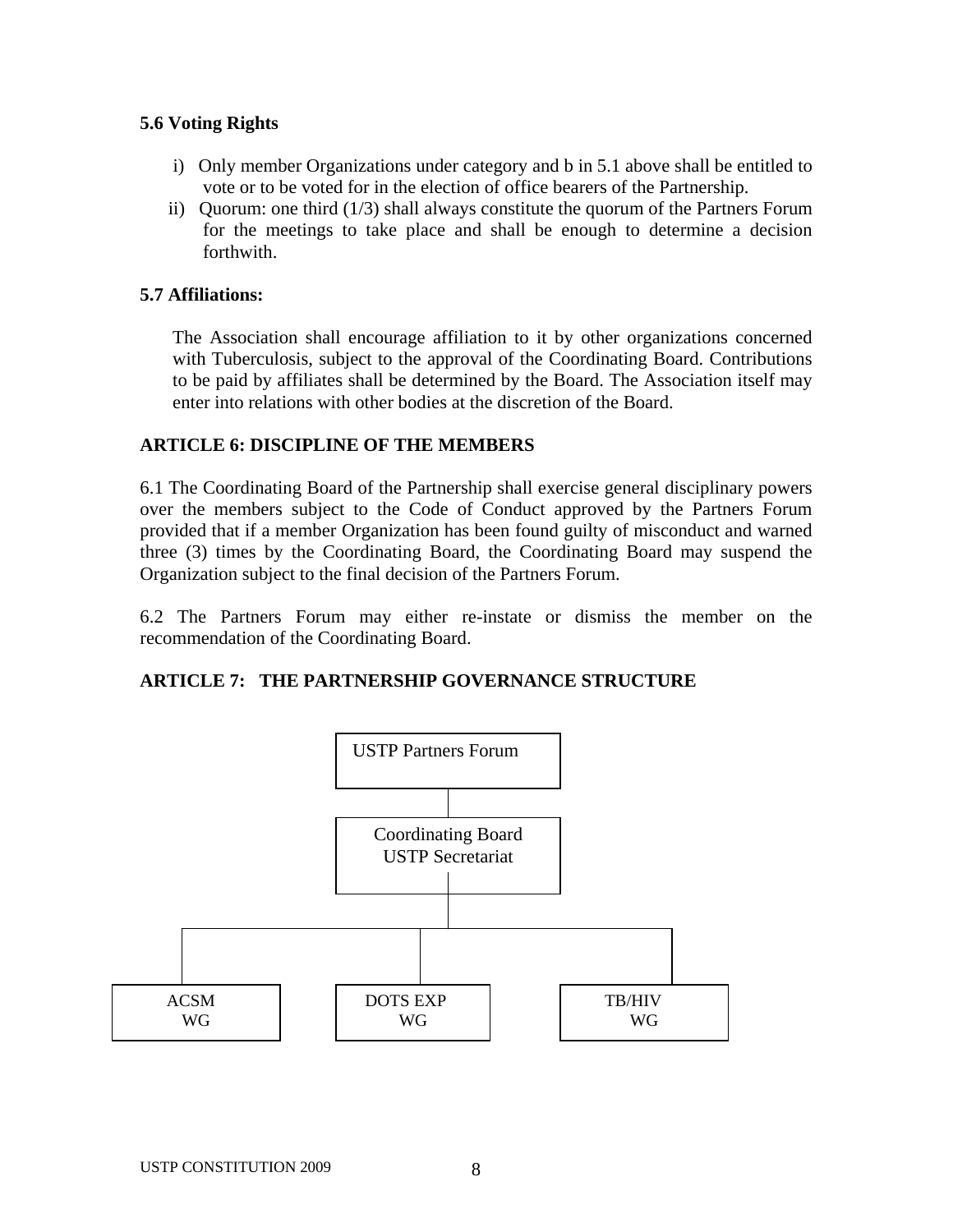## **7.1 The Partners' Forum**

The Partners' Forum is the General Assembly of Uganda Stop TB Partnership. It brings all partners together to renew their commitment to the achievement of the agreed objectives.

The Partners Forum, among other things, shall:

- i. Determine the general policy of the Partnership as recommended by the Coordinating Board.
- ii. Elect the Coordinating Board.
- iii. Approve the establishment of any institution or bodies required for operations.
- iv. Approve all reports, plans, and budgets of the Board.
- v. If necessary amend the constitution following the laid down principles.

## **7.2 The Coordinating Board (herein after referred as the Board)**

#### **7.2.1 Composition of the Board:**

The Board of the Partnership shall consist of ten (10) members who shall include eight (8) regular members and two (2) ex-officio members namely:

- Regular members:
	- 1. Chairperson.
	- 2. Vice Chairperson.
	- 3. Executive Secretary
	- 4. General Secretary.
	- 5. Treasurer.
	- 6. Chair of ACSM Working Group (WG)
	- 7. Chair of DEWG
	- 8. Chair of TB/HIV WG

#### **Ex-officio Members**

- 9. WHO Representative
- 10. NTLP Representative

#### **7.2.2 Quorum of the Board**

Two thirds (2/3) shall always constitute the quorum of the Board members present for the meetings to take place and shall be enough to determine a decision forthwith.

#### **7.2.3 Appointment of Coordinating Board members and term of office**

The members of the Board shall be elected by the Partners Forum.

The term of office for any elected Board member shall be 2 years renewable with viability.

#### **7.2.4 Functions of the Board**

The Board shall be the governing body of the Partnership, overseeing the execution and implementation of all the decisions of the Partners Forum;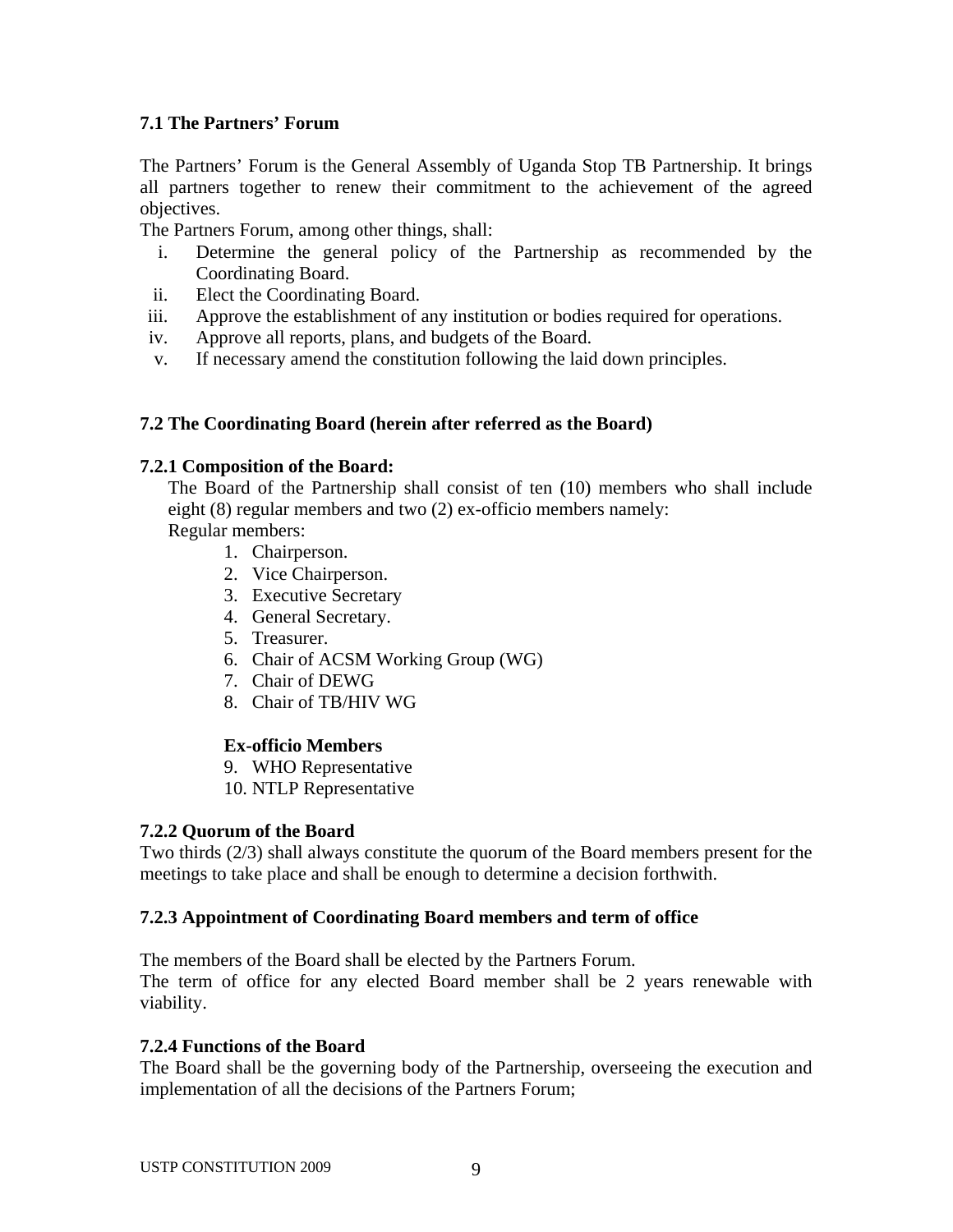Accordingly the Board shall:

- i. Be responsible for the smooth running of the Partnership through regular meetings.
- ii. Make policy recommendations to the Partners Forum.
- iii. Meet at least four times a year to consider the affairs of the Secretariat and take such decisions on the conduct of those affairs in accordance with good business principles.
- iv. Consider and approve the agenda for the Partners Forum meeting.
- v. Have the power to appoint and dismiss paid employees as may be necessary to transact the business of the Secretariat, provided that the Partners Forum is notified.
- vi. Recommend to the Partners Forum qualified auditors to audit the books of accounts of the Secretariat.

## **7.3: THE SECRETARIAT OF THE PARTNERSHIP:**

The Secretariat shall be the solid foundation for the partnership the focal point for the coordination and control of its activities.

## **7.3.1 Composition**:

The Secretariat shall comprise of the Executive Secretary, General Secretary and any other position considered necessary in future. The Board shall support the recruitment process.

#### **7.3.2 Location:**

The Secretariat shall be housed in the Headquarters of the Association as described in Art.2 above. During the first 2 years of its operations, the Association shall arrange for re-location at an autonomous site. During this period the Secretariat staff shall follow the in-house regulations of the WHO (World Health Organization) Country Office

#### **7.3.3 Functions of the Secretariat**:

#### **a. Coordinating function**:

The Secretariat shall function as the coordinating centre for all business relating to the Partnership including:

- i. Coordination of Partners
- ii. Organizing meetings of the Partnership
- iii. Maintaining records of all official transactions
- iv. In collaboration with the Chair, prepare quarterly and annual reports
- v. Screening of proposals and requests submitted to the Partnership.
- vi. Identifying special working groups for specific tasks.

#### b. **Management function:**

The Secretariat shall be responsible for:

i. Organizing meetings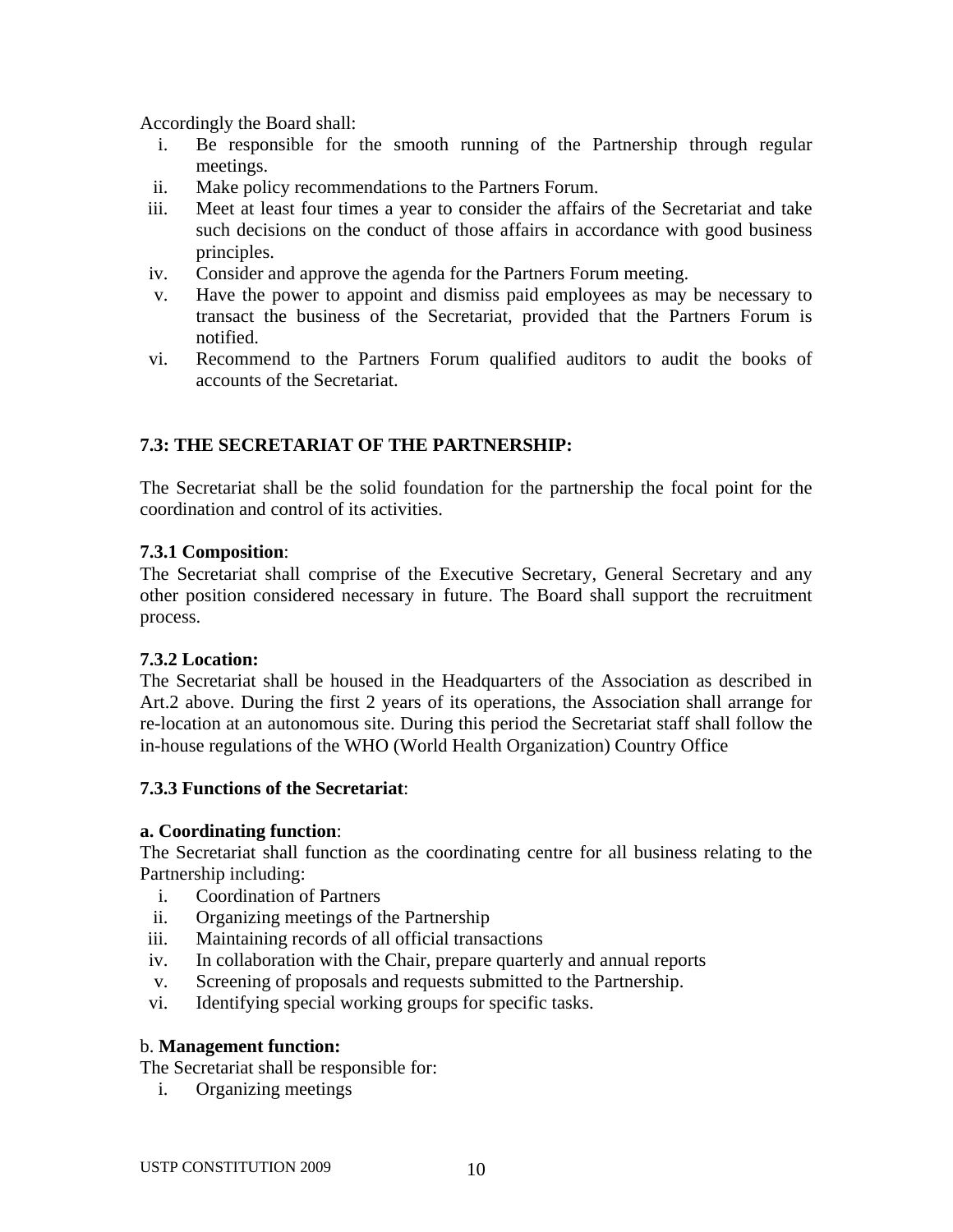- ii. Monitoring and Evaluation of the Partnership's activities
- iii. Developing plans of action
- iv. Management of finances

## **7.4 Working Groups**

#### **7.4.1 Types of Working Groups:**

The Association shall comprise of three (3) working groups. These shall include the Advocacy Communication and Social Mobilization Working Group, DOTS Expansion Working Group and TB/HIV Working Group.

 The Board may create additional working group(s) or sub-groups as need arises. Each working group shall have a Chair, Vice Chair and Secretary.

## **7.4.2 Membership of Working Groups:**

 Every partner shall have the right to belong to any one or more of the working groups.

## **7.4.3 Function of the Working Groups:**

 The working groups shall be the primary means of coordinating activities mandated by the Board.

 The Chairs of the working groups shall be members of the Coordinating Board of the Partnership.

## **7.4.4 Terms of reference of the Working Groups:**

## **a. ADVOCACY COMMUNICATION AND SOCIAL MOBILIZATION (ACSM) WORKING GROUP**

- 1. To develop strategic approaches (to be recommended to Partners) for scaling up effective TB advocacy and communication interventions.
- 2. To promote documentation of evidence based best practices including writing scientific papers for publication.
- 3. To empower USTP members to develop, implement and evaluate advocacy and communication activities at district, regional and national levels following approved communication strategies.
- 4. To advise NTLP Programme Manager on matters pertaining to advocacy, communication and social mobilisation.
- 5. To liaise with other USTP working groups for purposes of enhancing the attainment of overall USTP objectives.
- 6. To develop strategies for empowering patients and communities to actively advocate for improvement of TB care and patients' rights.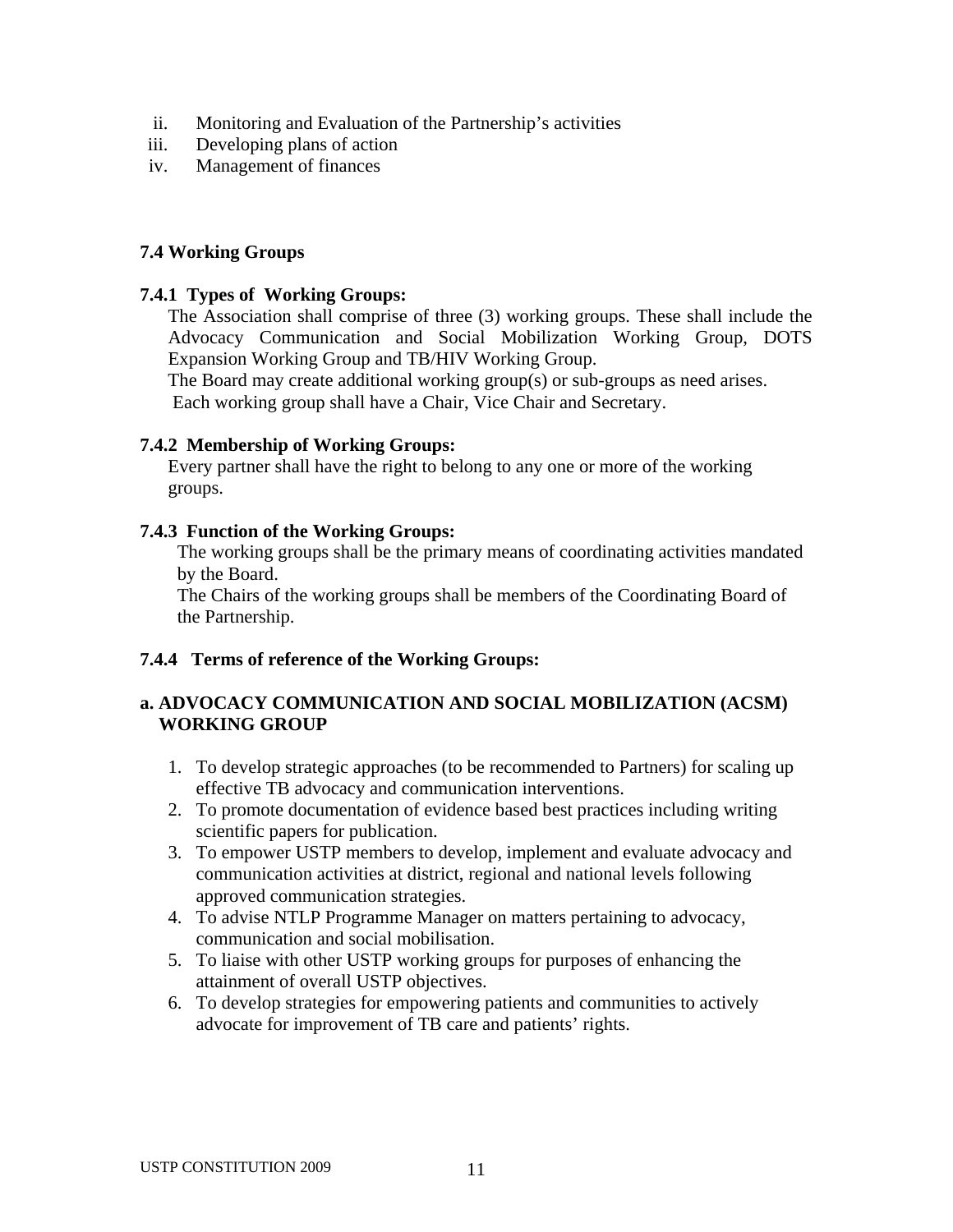## **b. DOTS EXPANSION WORKING GROUP**

- 1. To ensure that all districts in Uganda implement and sustain Community Based TB Care under DOTS strategy to achieve and sustain the targets of Case Detection Rate of at least 70% and Treatment Success Rate of at least 85% and the millennium Development Goals with the collaboration of partners.
- 2. To monitor the progress in districts, share experiences between districts and with other partners in order to stimulate action where necessary.
- 3. To promote the documentation and dissemination of best practices and lessons learnt.
- 4. To assure the engagement of all care providers (private sector, the Community, Traditional Practitioners, pharmacies and other sectors) in the implementation of CB DOTS.
- 5. To liaise with other Stop TB Partnership Working Groups
- 6. To assess and promote the roll out of the NTLP DOTS strategy in urban areas.

## **c. TB/HIV WORKING GROUP**

- 1. To develop strategic approaches (to be recommended to Partners) for scaling up effective TB/HIV collaborative activities.
- 2. To empower USTP members to develop, implement, monitor and evaluate TB/HIV Collaborative activities at district, regional and national levels following the approved policy and strategy.
- 3. To advise NTLP Programme Manager on matters pertaining to TB/HIV Collaboration.
- 4. To liaise with other USTP working groups for purposes of enhancing the attainment of overall USTP objectives.
- 5. To participate in the, National Coordination Committee (NCC) on TB/HIV collaboration.
- 6. To promote documentation of evidence-based best practices including writing scientific papers for publication.

#### **7.5 Termination of office**

- i. A member of the Board at any level wishing to resign shall tender his / her resignation in writing to the Board giving one months notice.
- ii. In the event of a member tendering resignation, the Board shall sit and consider the application and recommend to the Partners Forum for replacement if necessary.
- iii. If the Treasurer or any other substantive office bearer of the Board resigns before his/her term of office expires, such officer shall hand over a signed statement of affairs of his /her office and any other documents to the Board.
- iv. In case of an occasion for the resignation of the whole Coordinating Board, at any level, the Executive Secretary shall collectively tender the resignation to an emergency or ordinary Partners Forum.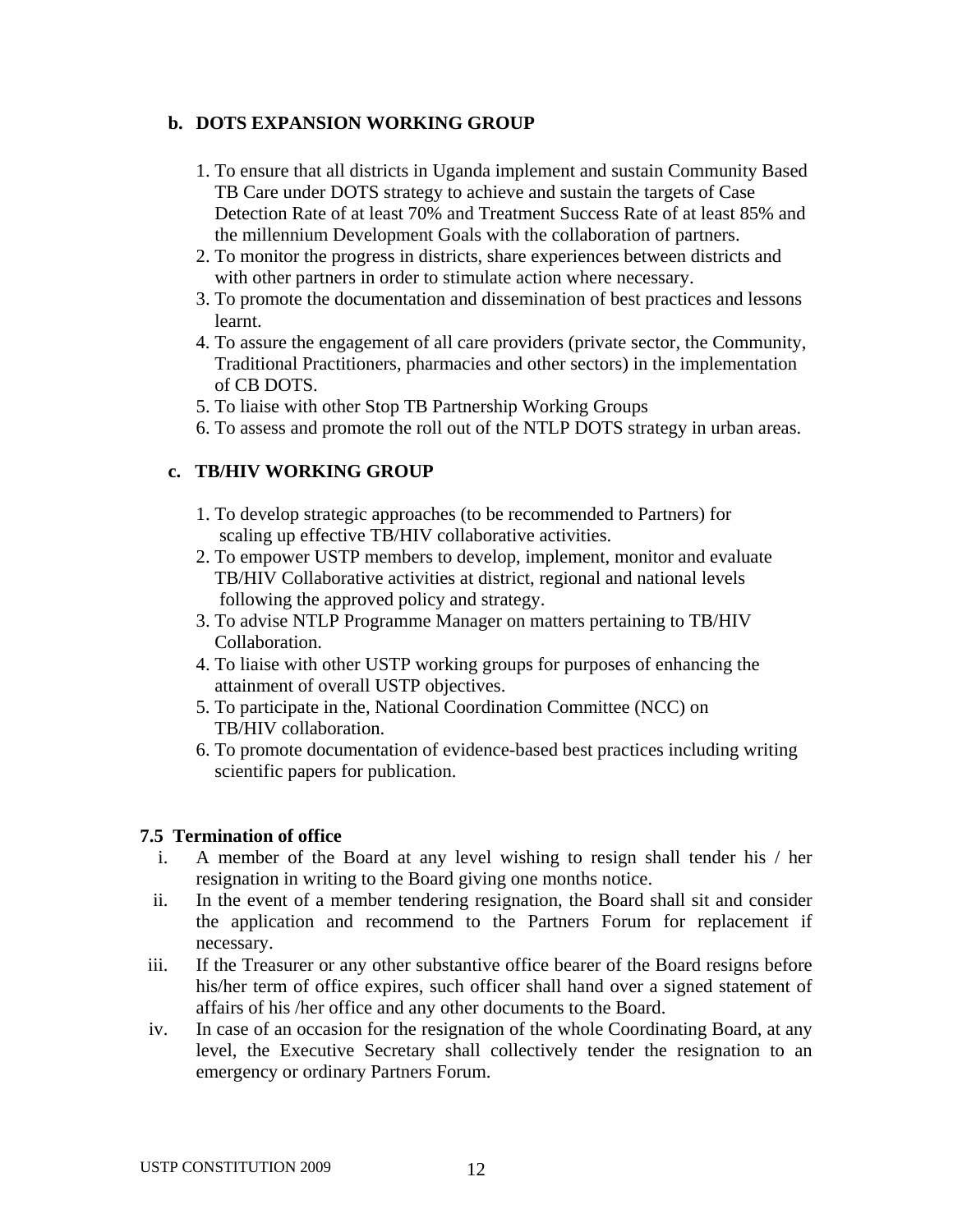## **7.6 Recruitment of working team**

This shall be at the discretion of the Executive Secretary, who is the accounting officer of the Secretariat; he/she shall appoint a panel to process job advertisements, prepare shortlists, carry out interviews, and recommend candidates to the Board for recruitment on merit.

## **ARTICLE 8: ELECTIONS**

## **8.1: Election of Officers of the Partnership:**

- i. Save as otherwise provided in this Constitution, election of the Coordinating Board shall be carried out by the Partners Forum.
- ii. The Chairperson elected by the Partners Forum from its members.
- iii. The Executive Secretary elected by the Partners Forum from its members.
- iv. The Treasurer elected by the Partners Forum from its members.
- v. The Vice Chairperson elected by the Partners Forum from its members.
- vi. Nominations shall be by one proposer and two seconders. Voting shall be by show of hands or any other methods as may be decided by the majority of the Partners Forum.
- vii. The tenure of office of the Board shall be two (2) years.
- viii. A member may be re-elected after his / her term of office has expired.
- ix. Election of Chairs, Vice Chairs and Secretaries of the Working Groups shall be presided over by the Executive Secretary. Nominees shall be from the existing members of the respective working groups. Voting shall be by ballot paper. The election shall be by a simple majority of members present.

## **ARTICLE 9: DUTIES OF OFFICERS OF THE PARTNERSHIP:**

#### 9.1 **Duties of the Chair**:

S/he shall chair all meetings of the partnership and represent the partnership at functions. For the duration of his/her term, s/he shall function as the spokesperson for the Partnership.

#### 9.2 **Duties of the Vice Chair**:

S/he shall deputize for the Chair.

#### 9.3 **Duties of the Executive Secretary**:

The Executive Secretary shall

- i. be responsible for running the Secretariat of the Partnership.
- ii. Oversee the preparation and the implementation of the work plans and the budgets of the Secretariat.
- iii. Appoint any other member of the Coordinating Board to act temporarily in any post in the absence of the substantive officer.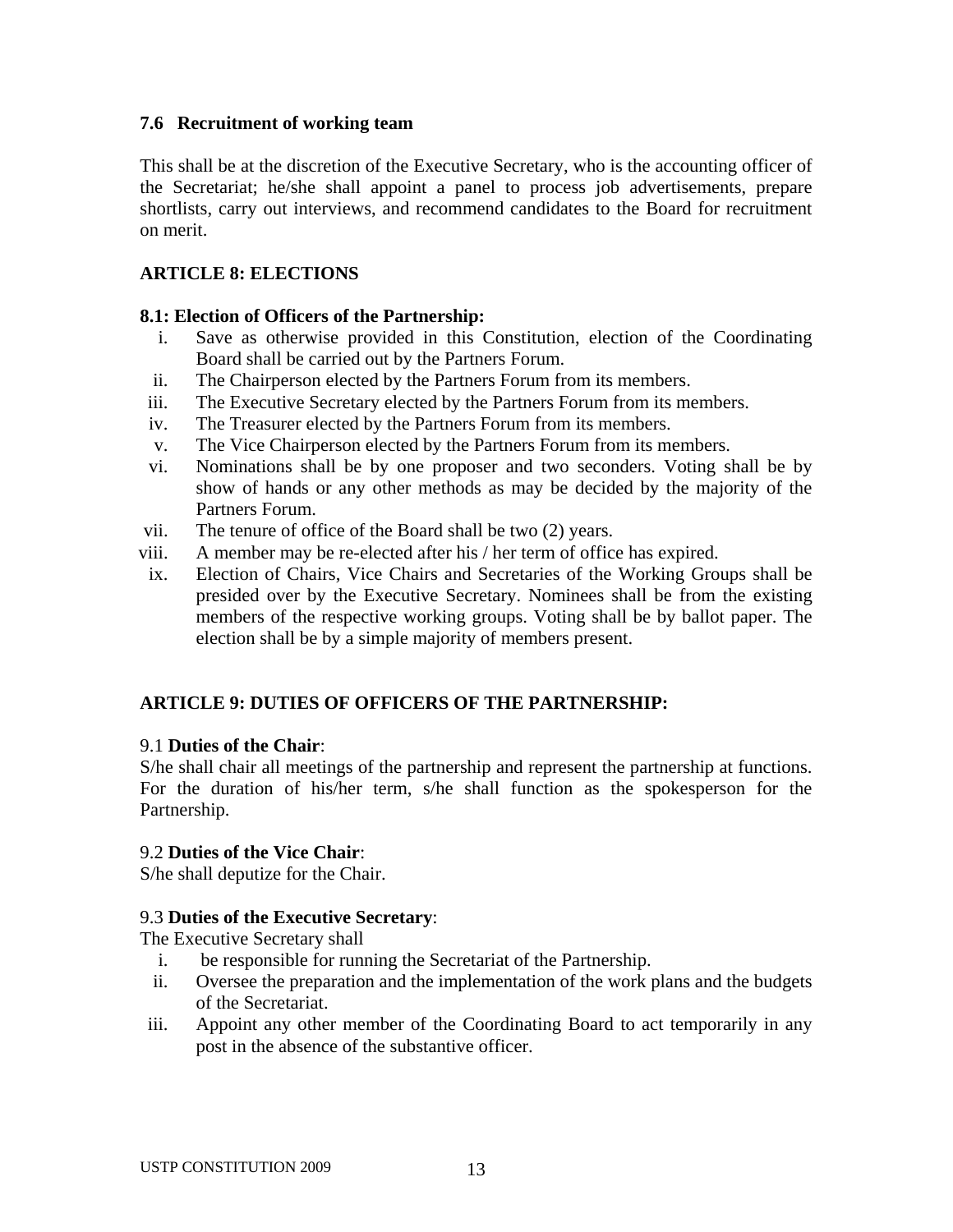## **ARTICLE 10: DUTIES OF MEMBER ORGANIZATIONS OF THE PARTNERSHIP**:

Member organizations shall be expected to:

- i. Facilitate or implement at national and/or sub-national levels activities related to TB and its control that promote the attainment of the objectives of the Partnership.
- ii. Mobilize additional resources including funds, equipment and human resources through secondment of staff
- iii. Identify gaps in the fight against TB in Uganda and through working groups design and support appropriate interventions.
- iv. Identify other organizations that subscribe to the purpose and objectives of USTP.
- v. Attend meetings and participate in decision making.
- vi. When appointed, serve as officers of the Partnership.
- vii. Update other members on their activities.

## **ARTICLE 11: MEETINGS**

#### **8.1: Types of meetings:**

USTP Annual Partners' Forum

(a) The Partners Forum shall meet in ordinary session at least once every year. Such meetings shall normally take place anywhere in Uganda as may be decided by the Partners Forum on advice from the Executive Secretary and the Board.

#### (b) **Extra-ordinary session of the Partners Forum**

 Shall be held on the initiative of the Chairperson of the association upon decision of the members of the Board or upon requisitions by the Executive Secretary and at least signed by two thirds of the total number of members. Fourteen days clear notice shall be given of an extra-ordinary session.

 (c) At least one third of members shall form a quorum at any session of the Partners Forum.

#### **Section 2: Coordinating Board meetings**

- (a) The Board shall meet at least four (4) times a year at a place fixed by the Chairperson or the Executive Secretary. The Chairperson in consultation with the Executive Secretary may call a special meeting of the Board at any time and five members shall constitute a quorum for such a meeting.
- (b) Subject to provision of section 2 (a) of this article the Board may convene to discuss such matters as is necessary for the smooth running of the Partnership activities. Notice of such meetings shall be prepared and served by the General Secretary.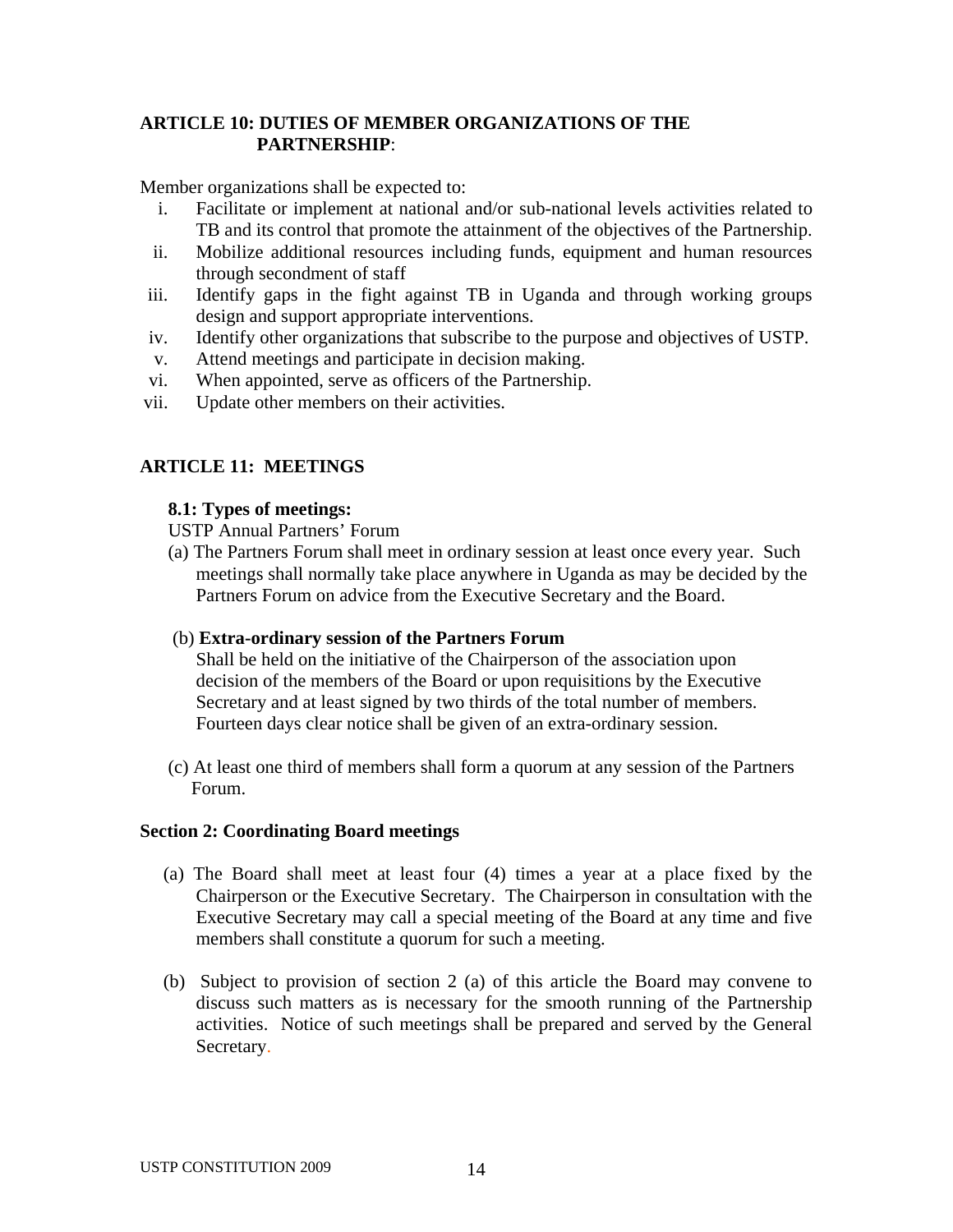(c) Notice of all meetings and correspondences shall be duly signed, dated and members shall be given at least two (2) weeks notice for ordinary Board meeting and seven (7) days for emergency meetings.

#### **Section 3: Quorum**

The quorum of the Board members meetings will be 2/3 (two thirds) of the expected members. If a meeting fails to have a quorum twice, then the third time the members present will constitute a quorum and proceed with business legally.

## **ARTICLE 12: FUNCTIONS AND POWERS**

#### **12.1: The Chairperson Functions and powers**

- i. Shall perform any ceremonial duties which the Board may call upon him / her to do.
- ii. Guide and preside over all meetings of the Partnership and the Annual General Meeting.
- iii. Have a second casting vote
- iv. Have final decision on matters of procedure at meetings
- v. Be co-signatory to all Bank accounts and financial transactions of the Partnership.

## **12.2 The Vice Chairperson**

i. The Vice Chairperson shall deputize for the Chairperson but shall not have powers to co-sign the Partnership's bank account

## **12.3 The Executive Secretary**

#### **Functions and powers**

- i. He/ She shall be the Partnership's programme consultant but may delegate his/her duties to any other member of the Board as the situation may demand and warrant at any time.
- ii. Shall be the head and chief Executive officer of the Partnership Secretariat.
- iii. Be signatory to all bank accounts and financial transactions of the Partnership.
- iv. Shall recommend or appoint staff at any level of the organization.
- v. Shall be the accounting officer and shall plan for the utilization of the Partnership's funds in accordance with the Board.
- vi. Shall receive all correspondence of the Partnership and offer appropriate reply with the help of the General Secretary and the Chair.
- vii. Shall cause dismissal of any Secretariat staff in case of misconduct, embezzlement or anything contrary to this constitution such a decision shall be communicated to the Board and Partners Forum in advance.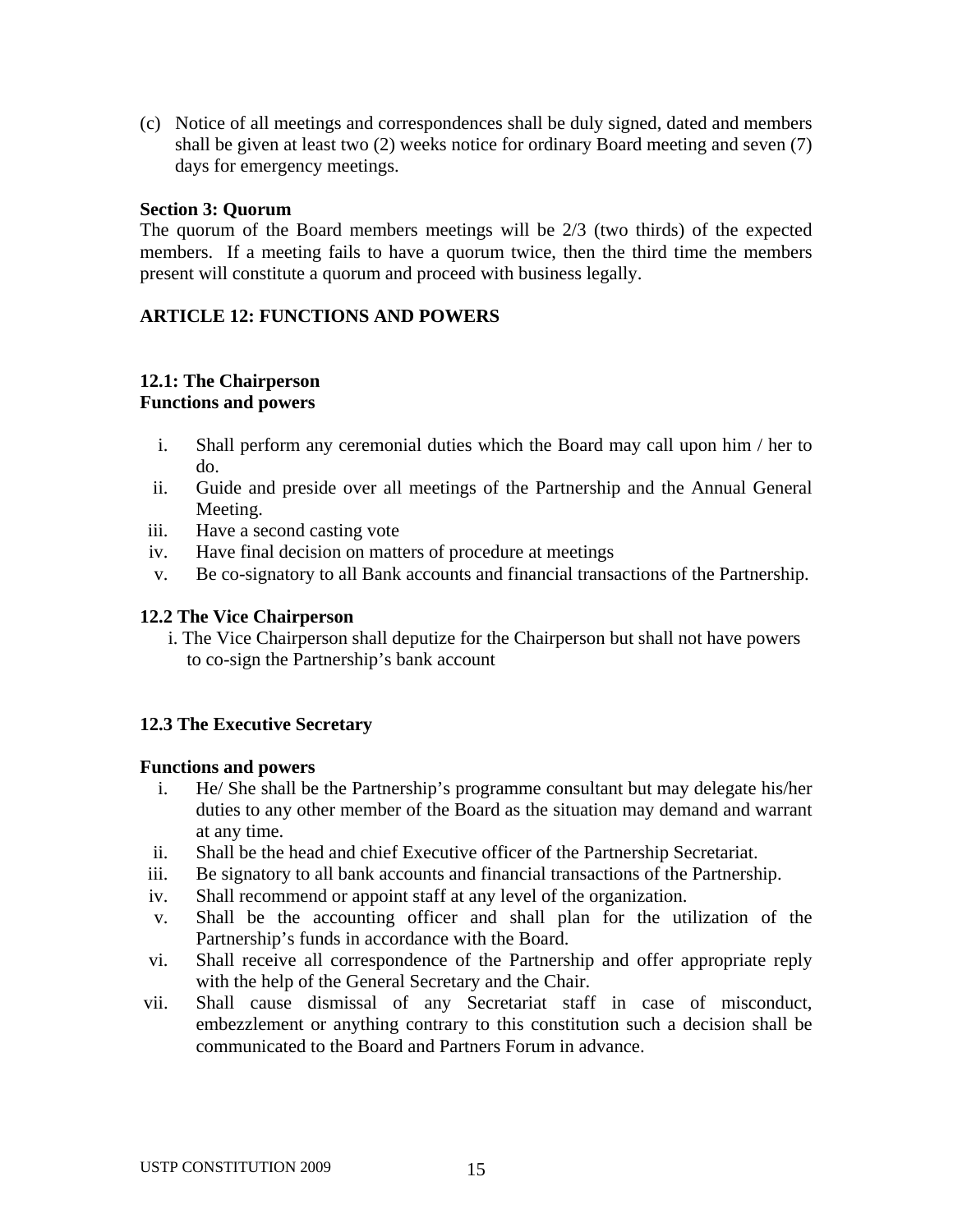## **12.4 The General Secretary**

#### **Functions and powers**

- i. Shall be the secretary to the Board.
- ii. Shall keep a true record of all proceedings.
- iii. Shall draw and publish the agenda for all meetings of the Board.
- iv. Shall be responsible for actual preparation of meetings of the Board, Working Groups and Partnership Forum including sending invitations and venue preparation.
- v. Shall follow up decisions made in Quarterly and Working Group meetings.
- vi. Shall prepare and present to the Coordinating Board reports on activities of the Secretariat.
- vii. Shall be responsible for the day to day operations of the Secretariat and keep safe custody of the Association's property at the Secretariat.
- viii. Shall receive correspondence and channel it to relevant officers of the Partnership.
- ix. Shall facilitate the work of the Executive Secretary and Treasurer as requested.
- x. Keep and maintain a register of all member Organizations.
- xi. Shall update profiles of Partners and validate these through site visits
- xii. Responsible for posting materials on the USTP Website in consultation with the Chair and Executive Secretary.

#### **12.5 The Treasurer**

#### **Functions and powers**

- i. Shall be a member of the Board
- ii. Shall advise the Board in matters relating to the financial management of the Partnership.
- iii. Shall be signatory to all bank accounts and financial transactions of the Partnership.
- iv. Shall be responsible for following up the revenue of the organization and proper utilization of funds for projects conducted by the Partnership.
- v. Shall work hand in hand with the General Secretary and Executive Secretary in ensuring the attainment of the above, and preparation of reports to the Board and the Partners Forum.
- vi. Shall present Financial Report to the Annual Partners' Forum.

#### **ARTICLE 13: PARTNERSHIP LOGO**

- i. The Partnership shall have a logo
- ii. The Board and the Partners Forum shall determine the use of the logo.

#### **ARTICLE 14: PUBLICATIONS:**

Publications relating to the work of the Partnership shall require the express permission of the Coordinating Board.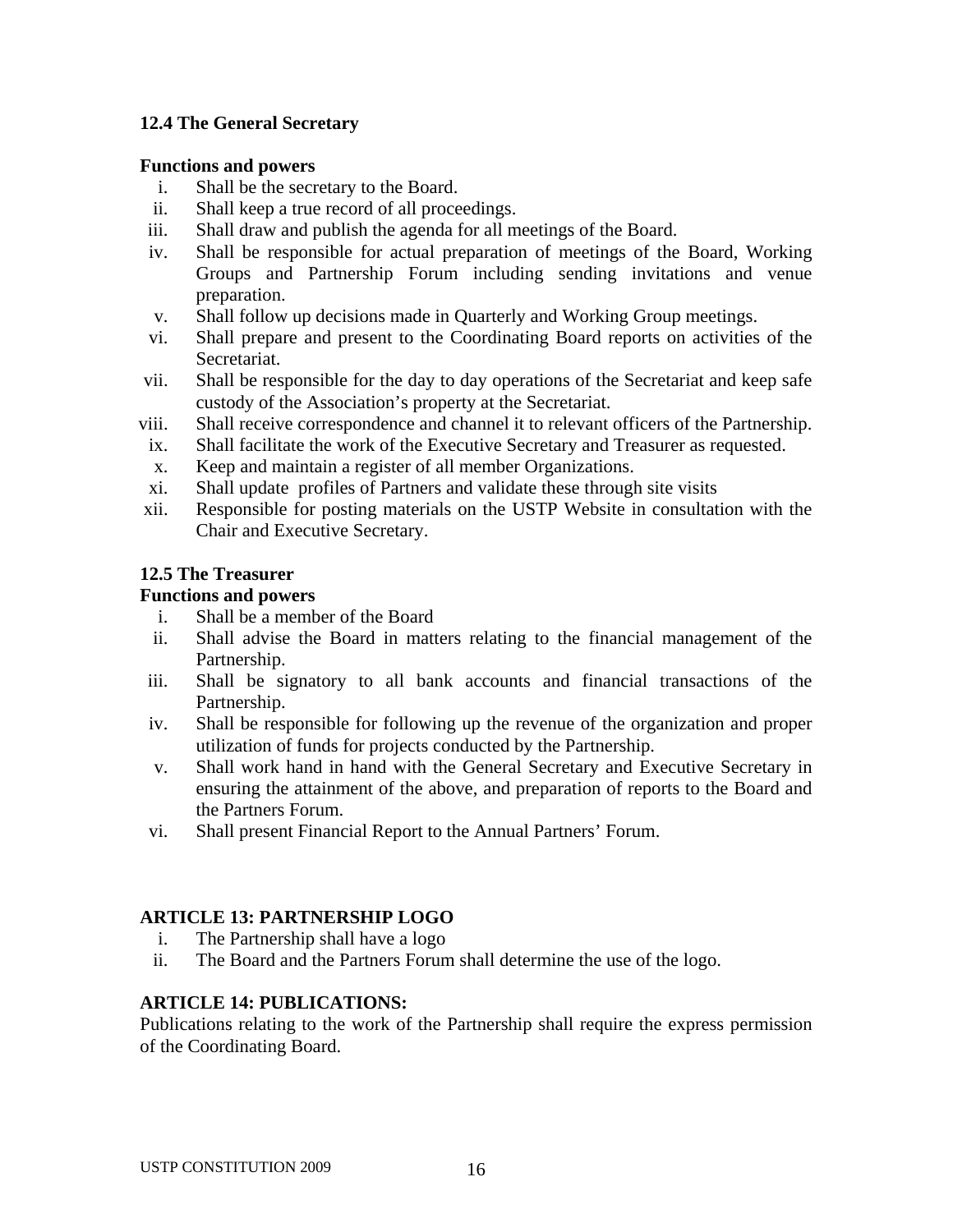## **ARTICLE 15: OPERATION OF THE USTP WEBSITE:**

Posting materials to the Association website shall only be done through the USTP Secretariat.

## **ARTICLE 16: FINANCES**

## **16.1 Sources of funds**

The Secretariat shall raise finances for its recurrent and development activities through:

- i. Grants from Government, donors, Charitable Organizations, Foundations or individuals.
- ii. Admission and Annual Membership Fees to be determined from time to time by the Partnership Forum following recommendations of the Board.
- iii. Resource mobilization through writing grant proposals to implement Partnership activities.
- iv. Special fundraising initiatives
- v. Interest on savings accrued by the funds of the Secretariat.
- vi. Money from any other source as may be approved by the Coordinating Board.

## **16.2 Management of the Association funds**

- i. The income and property of the Secretariat shall be applied solely towards the promotion of the objectives of the Secretariat as set forth in this Constitution.
- ii. All the monies of the Secretariat shall be kept in a Bank to be agreed upon by the Coordinating Board.
- iii. True and proper books of account shall be kept, and audited by qualified auditors to be recommended by the Coordinating Board.

## **16.3 Role of the Treasurer**

- i. The Treasurer or such other officer authorized by him/her shall receive and deposit all monies and cheques with the aforesaid bank.
- ii. The Treasurer shall issue receipts for all funds received in the name of the organization.
- iii. He/ She shall handle all payments to staff and requirements needed at the Secretariat

## **16.4 Control of use of funds**

- i. All monies generated from the above sources and indeed any properties coming into control of the Partnership belong to the Partnership and are held on behalf of the Partnership.
- ii. The Partnership may from time to time put arrangements in place to start funding community initiatives.
- iii. The expenditure of the Secretariat shall be in accordance with the annual budget prepared under supervision of the Treasurer and approved by the Executive Secretary.
- iv. The Partnership's bank accounts shall bear the signatures of the Chairperson, Executive Secretary and Treasurer.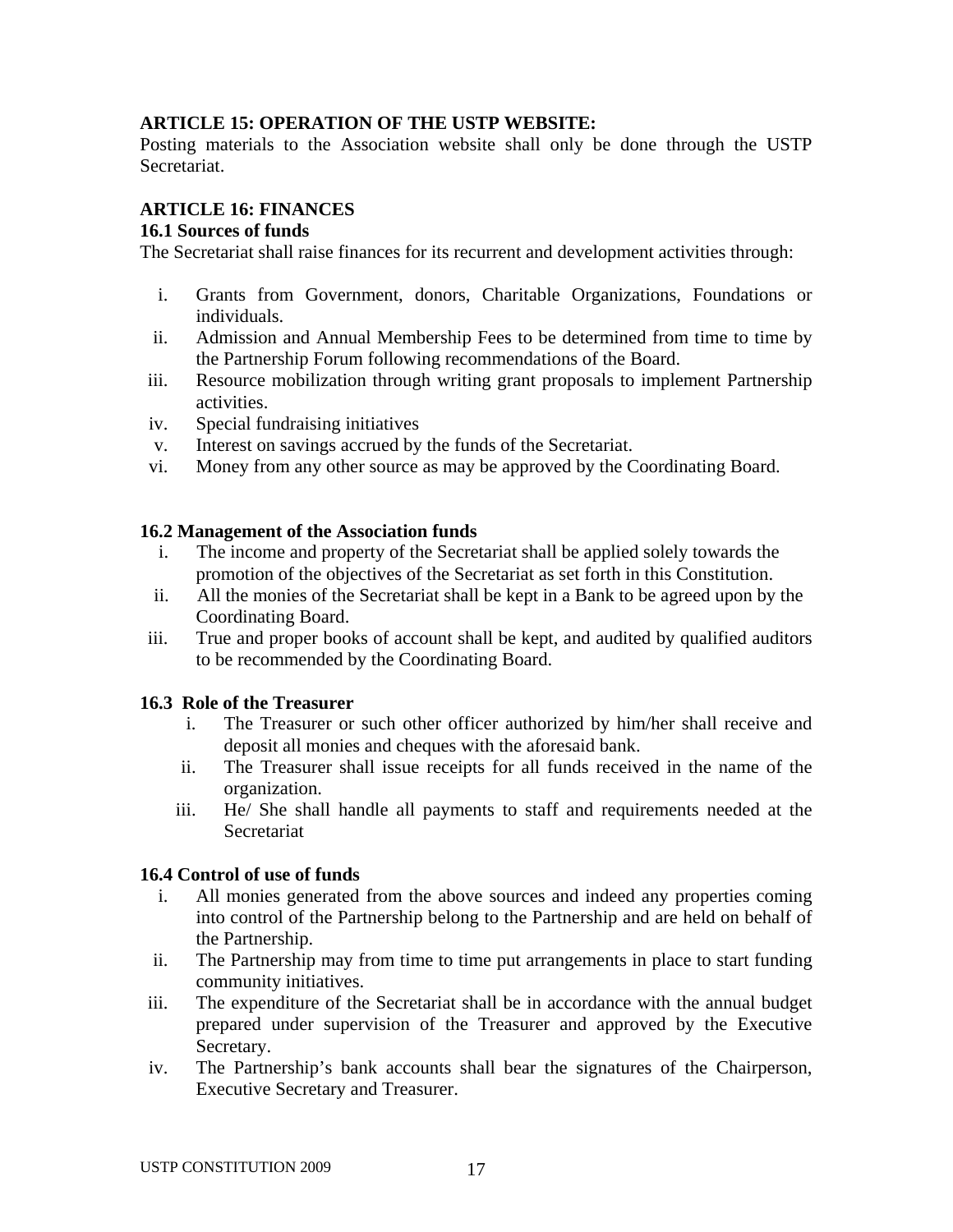v. The General Secretary shall keep a reasonable amount of petty cash for day to day running of the Partnership errands; She/he shall provide proper accountability for all funds used.

## **16.5 Auditing**

- i. The Auditors of the Partnership shall be appointed by the Board on the approval of the Partners Forum. The accounts of the Partnership shall be audited at least one month before the Annual meeting of the Partners' Forum takes place.
- ii. The Auditors may be paid such fees as may be agreed by the Board.
- iii. The Partnership may employ an internal; Auditor for routine work as may be deemed fit by the Board.

## **ARTICLE 17: INSPECTION OF ACCOUNTS AND REGISTER OF MEMBERS**

The book of accounts and all documents relating thereof and the register of all members of the Partnership shall be available for inspection at the Secretariat.

## **ARTICLE 18: AMENDMENTS**

Any proposed amendment of this Constitution shall be decided at a Partners' Forum. Such proposal shall be sent to the Executive Secretary at least three months before the date of the next ensuing Partners' Forum. The Executive Secretary shall notify the members of the Board of these proposals. The Board shall communicate its recommendations to the members of the Association at least 24 hours before the amendments are debated upon.

## **ARTICLE 19: DISSOLUTION OF THE ASSOCIATION**

- i. The Association can only be dissolved by law of Uganda or by a decision of Partners taken at a special meeting of the Partners Forum called for that purpose at which a quorum of 75% of all Partners shall be present and voting in person. The resolution must be supported by at least three fourths (3/4) majority of the members present through voting.
- ii. If upon dissolution of the Partnership there remains after settlement of all its debts and liabilities any property whatsoever, the same shall not be paid to or distributed among members of the Partnership but shall be deposited with public trustees until another Association is reconstituted and if such Partnership is not reconstituted within a period of two years then the assets shall be transferred to some other institution(s) having goals and objectives similar to the goals and objectives of the Partnership and which prohibit the distribution of their income and property among their members, such institution(s) to be determined by the Partners Forum at or before the time of dissolution.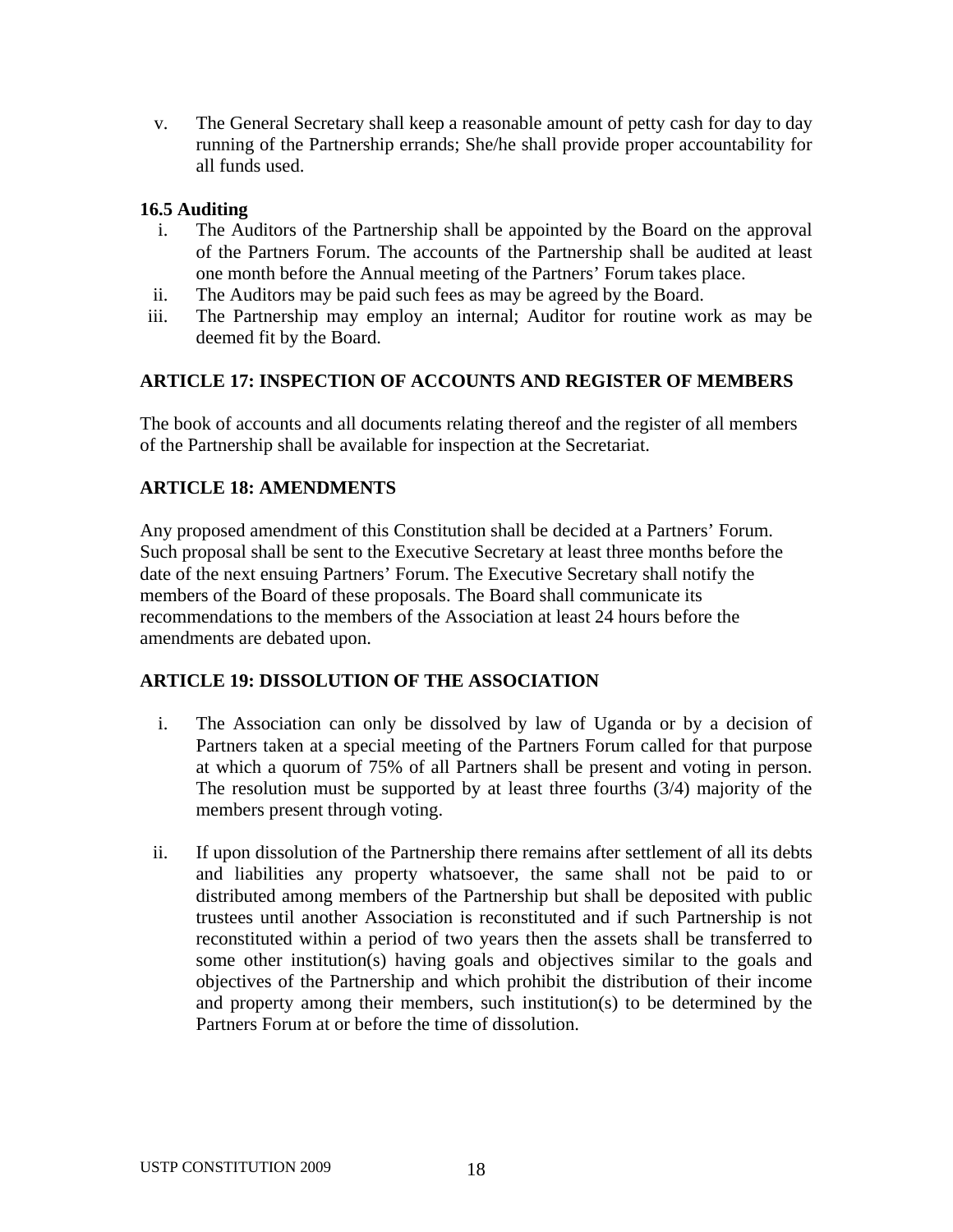# **ARTICLE 20: ADOPTION OF THIS CONSTITUTION**

We the undersigned present here, and whose names are listed herein below on this …………. day ……of …... in the year 2009 at Kampala, do hereby adopt this as the Constitution of the UGANDA STOP TB PARTNERSHIP (USTP).

| <b>Executive Director</b><br><b>AIDS</b> Information Centre<br>P.O.Box 10446, Kampala<br>Uganda. |  |
|--------------------------------------------------------------------------------------------------|--|
| <b>Executive Director</b><br>TASO Uganda<br>P.O. Box 10443, Kampala<br>Uganda.                   |  |
| <b>Executive Director</b><br><b>THETA Uganda</b><br>P.O. Box 21175, Kampala<br>Uganda.           |  |
| <b>Executive Secretary</b><br><b>WEDNET-AFRICA</b><br>P.O. Box 10108, Kampala<br>Uganda.         |  |
| <b>Executive Director</b><br>Safe Motherhood Initiative<br>Kampala - Uganda.                     |  |
| <b>Executive Director</b><br><b>PACE</b><br>P.O.Box 27659, Kampala<br>Uganda.                    |  |
| The Chairman,<br>Uganda Private Medical Practitioners Association<br>Kampala - Uganda.           |  |